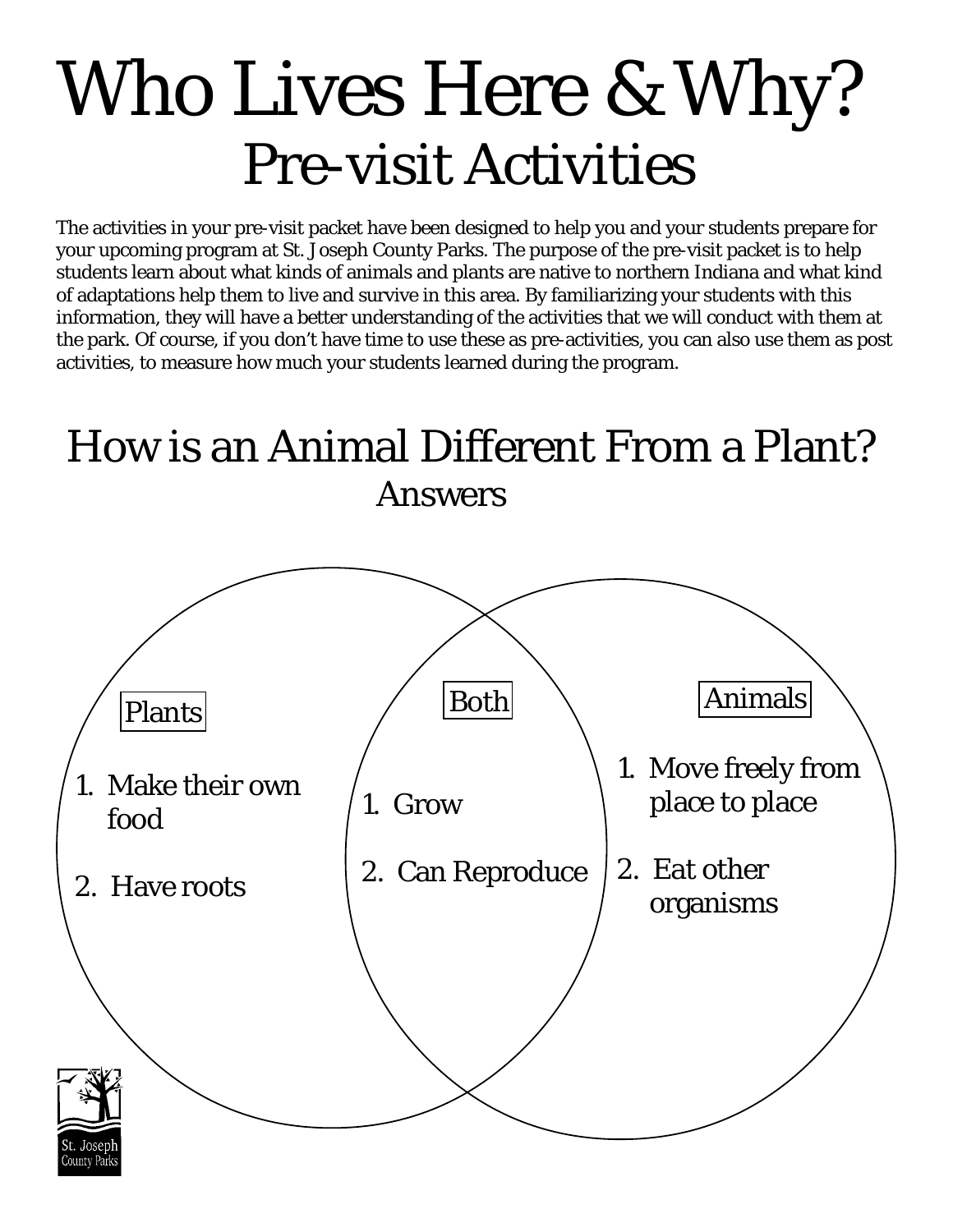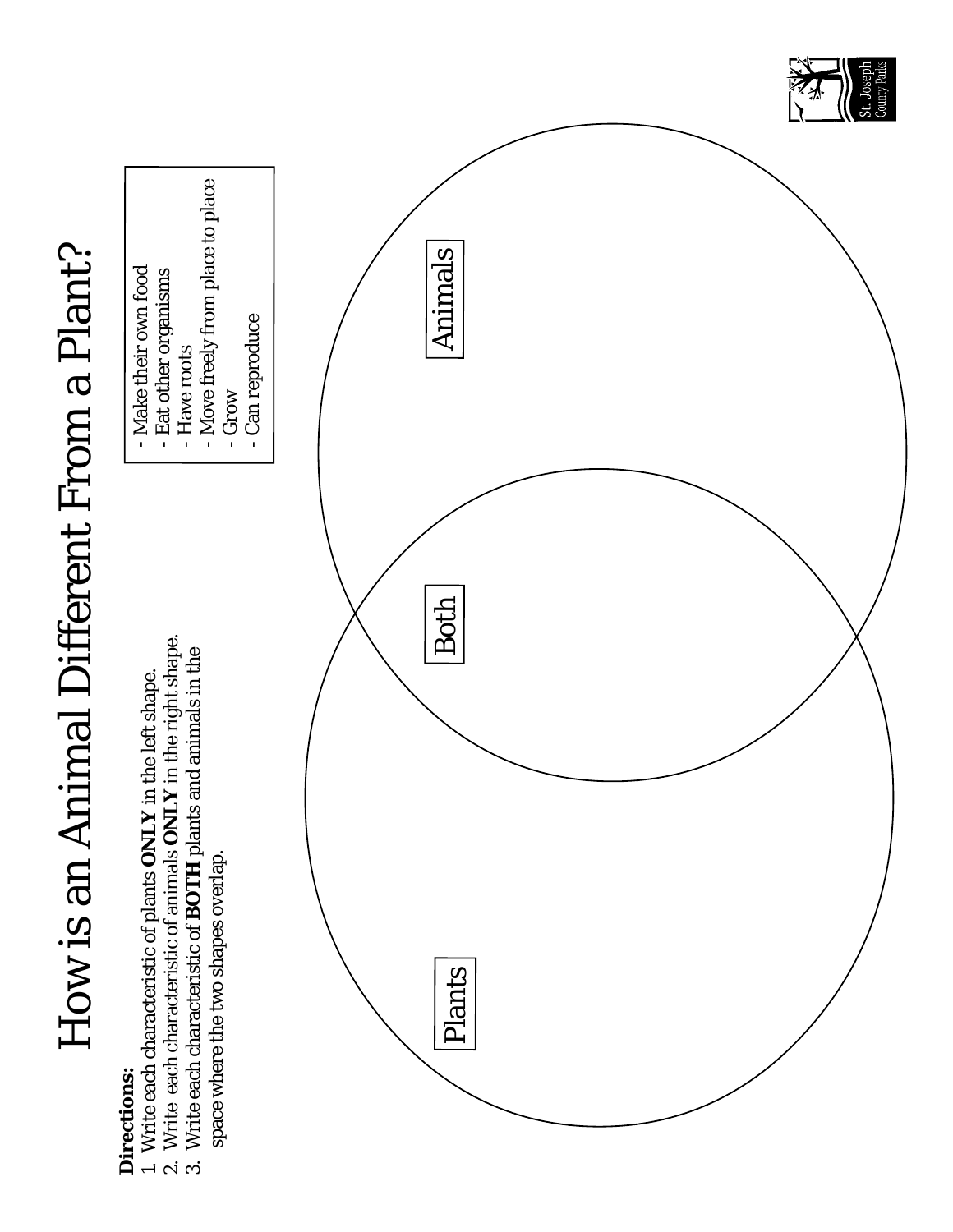# Animal Adaptations

Animals all have unique adaptations that make it possible for them to live and survive in different habitats. Draw a line through the characteristic that does not belong with the animal.

#### 1. BEAVER

- has webbed hind feet
- has thick fur
- can stop streams from flowing by building a dam
- is afraid of the water



- 2. OWL
	- has large eyes to see at night
	- has feathers
	- has a poor sense of hearing
	- has strong talons to catch its food

#### 3. SPIDER

- has 6 legs
- spins a web
- has two body parts
- has eight eyes

#### 4. WHITE-TAILED DEER

- eats plants
- hibernates during the winter
- has fur
- eats acorns



- collects nectar from flowers
- has a stinger
- has four legs
- has three body parts









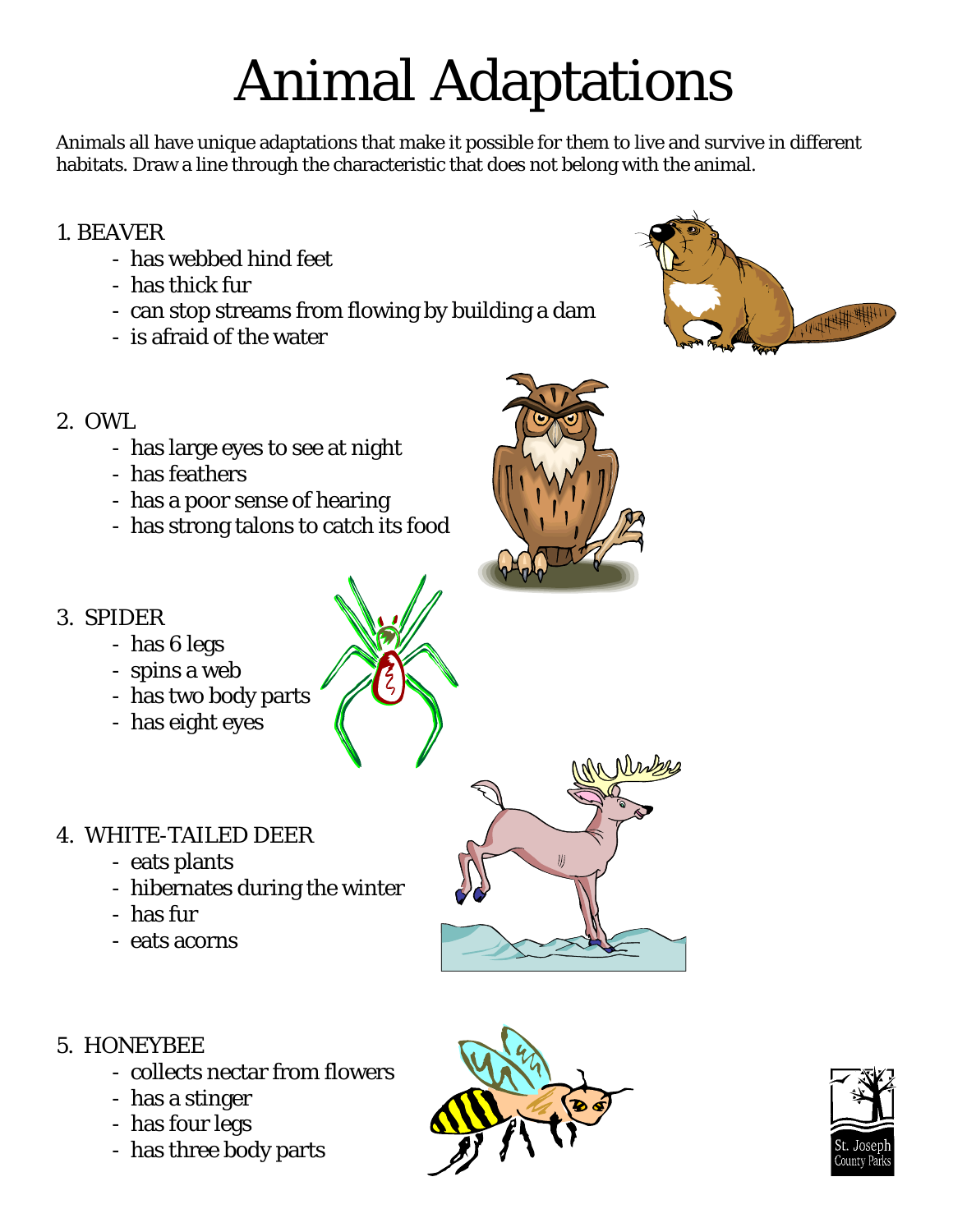## Animal Adaptations

### Answers

#### 1. BEAVER

- has webbed hind feet
- has thick fur
- can stop streams from flowing by building a dam
- is afraid of the water

#### 2. OWL

- has large eyes to see at night
- has feathers
- **has a poor sense of hearing**
- has strong talons to catch its food

#### 3. SPIDER

- $-$  has 6 legs  $-$
- spins a web
- has two body parts
- has eight eyes

#### 4. WHITE-TAILED DEER

- eats plants
- **hibernates during the winter**
- has fur
- eats acorns

#### 5. HONEYBEE

- collects nectar from flowers
- has a stinger
- **-has four legs**
- has three body parts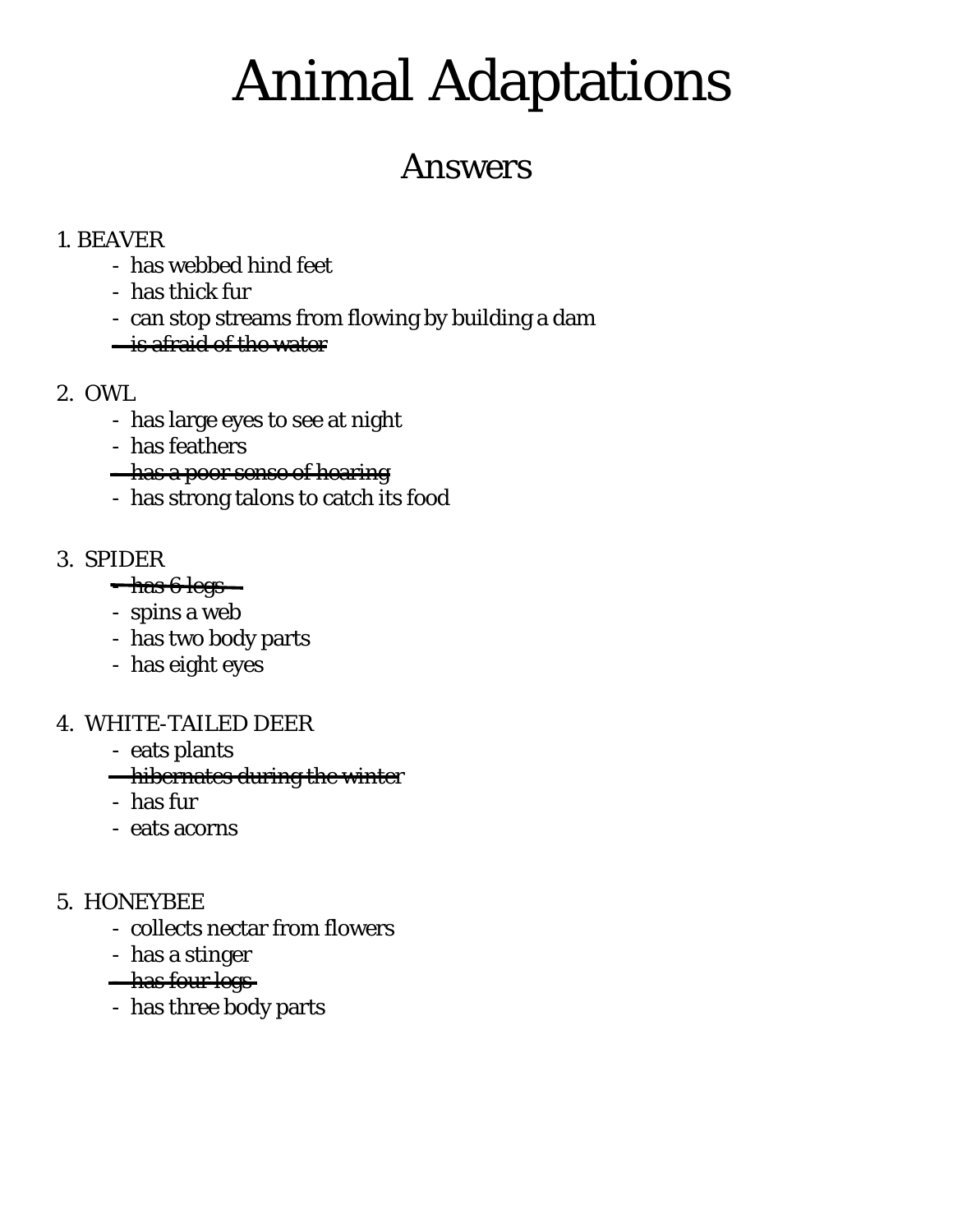### **Smart Sally and Silly Sue Look For Animals**

"Let's look for a beaver," said Silly Sue. "Maybe we can find one in the field!" "Beavers don't live in fields!" said Smart Sally. "We have to look for beavers in the pond." Silly Sue and Smart Sally went to the pond. They saw a beaver swimming in the water.

"Now let's look for a squirrel," said Silly Sue. "Maybe we can find one swimming in the water!" "Squirrels don't live in ponds!" said Smart Sally. "We have to look for squirrels in the forest." Silly Sue and Smart Sally went to the forest. They saw a squirrel climbing a tree.

"Now let's look for a rabbit," said Silly Sue. "Maybe we can find one climbing a tree!" Rabbits don't live in forests!" said Smart Sally. "We have to look for rabbits in the field. Silly Sue and Smart Sally went to the field. They saw a rabbit eating grass.

#### **Reading Comprehension Questions**

1. Where did Silly Sue and Smart Sally find the beaver?

2. What was the beaver doing?

- 3. Where did Silly Sue and Smart Sally find the squirrel?
- 4. What was the squirrel doing?
- 5. Where did Silly Sue and Smart Sally find the rabbit?
- 6. What was the rabbit doing?